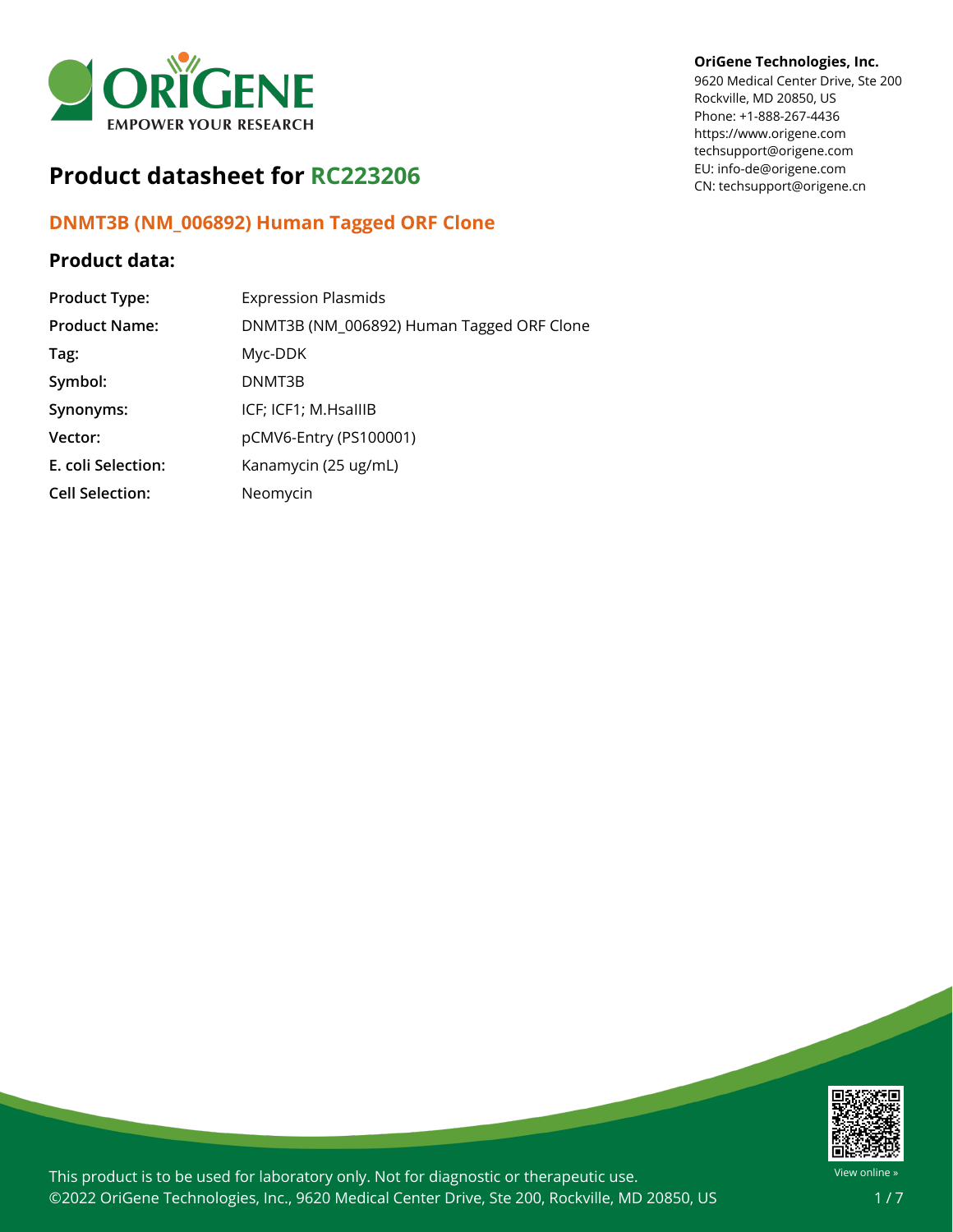| NE |  | DNMT3B (NM_006892) Human Tagged ORF Clone - RC223206 |  |  |
|----|--|------------------------------------------------------|--|--|
|----|--|------------------------------------------------------|--|--|

**ORF Nucleotide Sequence:**

ORIGEN

>RC223206 representing NM\_006892 Red=Cloning site Blue=ORF Green=Tags(s)

TTTTGTAATACGACTCACTATAGGGCGGCCGGGAATTCGTCGACTGGATCCGGTACCGAGGAGATCTGCC **GCCGCGATCGCC** 

ATGAAGGGAGACACCAGGCATCTCAATGGAGAGGAGGACGCCGGCGGGAGGGAAGACTCGATCCTCGTCA ACGGGGCCTGCAGCGACCAGTCCTCCGACTCGCCCCCAATCCTGGAGGCTATCCGCACCCCGGAGATCAG AGGCCGAAGATCAAGCTCGCGACTCTCCAAGAGGGAGGTGTCCAGTCTGCTAAGCTACACACAGGACTTG ACAGGCGATGGCGACGGGGAAGATGGGGATGGCTCTGACACCCCAGTCATGCCAAAGCTCTTCCGGGAAA CCAGGACTCGTTCAGAAAGCCCAGCTGTCCGAACTCGAAATAACAACAGTGTCTCCAGCCGGGAGAGGCA CAGGCCTTCCCCACGTTCCACCCGAGGCCGGCAGGGCCGCAACCATGTGGACGAGTCCCCCGTGGAGTTC CCGGCTACCAGGTCCCTGAGACGGCGGGCAACAGCATCGGCAGGAACGCCATGGCCGTCCCCTCCCAGCT CTTACCTTACCATCGACCTCACAGACGACACAGAGGACACACATGGGACGCCCCAGAGCAGCAGTACCCC CTACGCCCGCCTAGCCCAGGACAGCCAGCAGGGGGGCATGGAGTCCCCGCAGGTGGAGGCAGACAGTGGA GATGGAGACAGTTCAGAGTATCAGGATGGGAAGGAGTTTGGAATAGGGGACCTCGTGTGGGGAAAGATCA AGGGCTTCTCCTGGTGGCCCGCCATGGTGGTGTCTTGGAAGGCCACCTCCAAGCGACAGGCTATGTCTGG CATGCGGTGGGTCCAGTGGTTTGGCGATGGCAAGTTCTCCGAGGTCTCTGCAGACAAACTGGTGGCACTG GGGCTGTTCAGCCAGCACTTTAATTTGGCCACCTTCAATAAGCTCGTCTCCTATCGAAAAGCCATGTACC ATGCTCTGGAGAAAGCTAGGGTGCGAGCTGGCAAGACCTTCCCCAGCAGCCCTGGAGACTCATTGGAGGA CCAGCTGAAGCCCATGTTGGAGTGGGCCCACGGGGGCTTCAAGCCCACTGGGATCGAGGGCCTCAAACCC AACAACACGCAACCAGTGGTTAATAAGTCGAAGGTGCGTCGTGCAGGCAGTAGGAAATTAGAATCAAGGA AATACGAGAACAAGACTCGAAGACGCACAGCTGACGACTCAGCCACCTCTGACTACTGCCCCGCACCCAA GCGCCTCAAGACAAATTGCTATAACAACGGCAAAGACCGAGGGGATGAAGATCAGAGCCGAGAACAAATG GCTTCAGATGTTGCCAACAACAAGAGCAGCCTGGAAGATGGCTGTTTGTCTTGTGGCAGGAAAAACCCCG TGTCCTTCCACCCTCTCTTTGAGGGGGGGCTCTGTCAGACATGCCGGGATCGCTTCCTTGAGCTGTTTTA CATGTATGATGACGATGGCTATCAGTCTTACTGCACTGTGTGCTGCGAGGGCCGAGAGCTGCTGCTTTGC AGCAACACGAGCTGCTGCCGGTGTTTCTGTGTGGAGTGCCTGGAGGTGCTGGTGGGCACAGGCACAGCGG CCGAGGCCAAGCTTCAGGAGCCCTGGAGCTGTTACATGTGTCTCCCGCAGCGCTGTCATGGCGTCCTGCG GCGCCGGAAGGACTGGAACGTGCGCCTGCAGGCCTTCTTCACCAGTGACACGGGGCTTGAATATGAAGCC CCCAAGCTGTACCCTGCCATTCCCGCAGCCCGAAGGCGGCCCATTCGAGTCCTGTCATTGTTTGATGGCA TCGCGACAGGCTACCTAGTCCTCAAAGAGTTGGGCATAAAGGTAGGAAAGTACGTCGCTTCTGAAGTGTG TGAGGAGTCCATTGCTGTTGGAACCGTGAAGCACGAGGGGAATATCAAATACGTGAACGACGTGAGGAAC ATCACAAAGAAAAATATTGAAGAATGGGGCCCATTTGACTTGGTGATTGGCGGAAGCCCATGCAACGATC TCTCAAATGTGAATCCAGCCAGGAAAGGCCTGTATGAGGGTACAGGCCGGCTCTTCTTCGAATTTTACCA CCTGCTGAATTACTCACGCCCCAAGGAGGGTGATGACCGGCCGTTCTTCTGGATGTTTGAGAATGTTGTA GCCATGAAGGTTGGCGACAAGAGGGACATCTCACGGTTCCTGGAGTGTAATCCAGTGATGATTGATGCCA TCAAAGTTTCTGCTGCTCACAGGGCCCGATACTTCTGGGGCAACCTACCCGGGATGAACAGGCCCGTGAT AGCATCAAAGAATGATAAACTCGAGCTGCAGGACTGCTTGGAATACAATAGGATAGCCAAGTTAAAGAAA GTACAGACAATAACCACCAAGTCGAACTCGATCAAACAGGGGAAAAACCAACTTTTCCCTGTTGTCATGA ATGGCAAAGAAGATGTTTTGTGGTGCACTGAGCTCGAAAGGATCTTTGGCTTTCCTGTGCACTACACAGA CGTGTCCAACATGGGCCGTGGTGCCCGCCAGAAGCTGCTGGGAAGGTCCTGGAGCGTGCCTGTCATCCGA CACCTCTTCGCCCCTCTGAAGGACTACTTTGCATGTGAA

ACGCGTACGCGGCCGCTCGAGCAGAAACTCATCTCAGAAGAGGATCTGGCAGCAAATGATATCCTGGATT ACAAGGATGACGACGATAAGGTTTAA

This product is to be used for laboratory only. Not for diagnostic or therapeutic use. ©2022 OriGene Technologies, Inc., 9620 Medical Center Drive, Ste 200, Rockville, MD 20850, US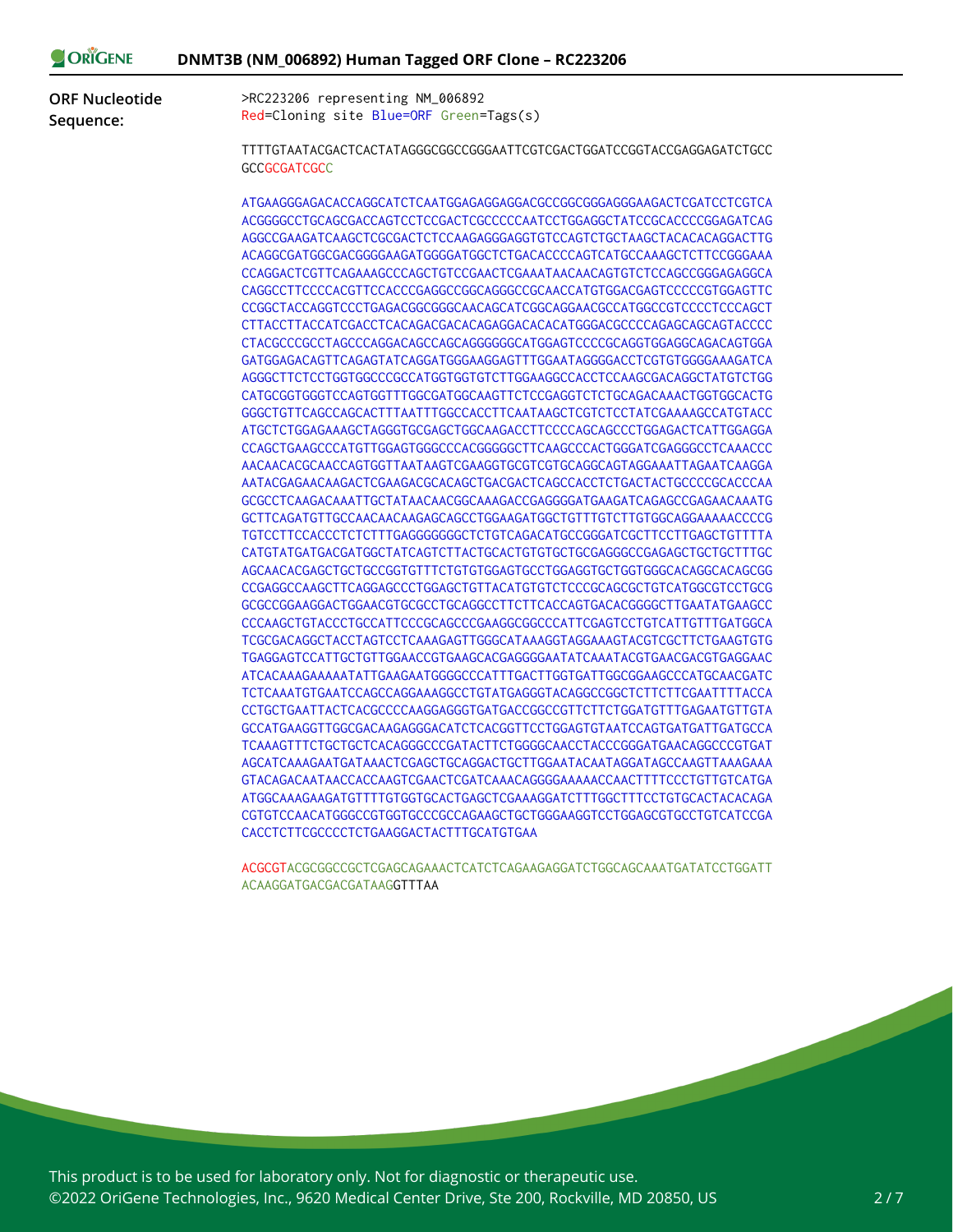| ORIGENE                   | DNMT3B (NM_006892) Human Tagged ORF Clone - RC223206                   |
|---------------------------|------------------------------------------------------------------------|
| <b>Protein Sequence:</b>  | >RC223206 representing NM_006892                                       |
|                           | Red=Cloning site Green=Tags(s)                                         |
|                           | MKGDTRHLNGEEDAGGREDSILVNGACSDOSSDSPPILEAIRTPEIRGRRSSSRLSKREVSSLLSYTODL |
|                           | TGDGDGEDGDGSDTPVMPKLFRETRTRSESPAVRTRNNNSVSSRERHRPSPRSTRGROGRNHVDESPVEF |
|                           | PATRSLRRRATASAGTPWPSPPSSYLTIDLTDDTEDTHGTP0SSSTPYARLAODS00GGMESP0VEADSG |
|                           | DGDSSEYODGKEFGIGDLVWGKIKGFSWWPAMVVSWKATSKROAMSGMRWVOWFGDGKFSEVSADKLVAL |
|                           | GLFSQHFNLATFNKLVSYRKAMYHALEKARVRAGKTFPSSPGDSLEDQLKPMLEWAHGGFKPTGIEGLKP |
|                           | NNTQPVVNKSKVRRAGSRKLESRKYENKTRRRTADDSATSDYCPAPKRLKTNCYNNGKDRGDEDQSREQM |
|                           | ASDVANNKSSLEDGCLSCGRKNPVSFHPLFEGGLCOTCRDRFLELFYMYDDDGYOSYCTVCCEGRELLLC |
|                           | SNTSCCRCFCVECLEVLVGTGTAAEAKLQEPWSCYMCLPQRCHGVLRRRKDWNVRLQAFFTSDTGLEYEA |
|                           | PKLYPAIPAARRRPIRVLSLFDGIATGYLVLKELGIKVGKYVASEVCEESIAVGTVKHEGNIKYVNDVRN |
|                           | ITKKNIEEWGPFDLVIGGSPCNDLSNVNPARKGLYEGTGRLFFEFYHLLNYSRPKEGDDRPFFWMFENVV |
|                           | AMKVGDKRDISRFLECNPVMIDAIKVSAAHRARYFWGNLPGMNRPVIASKNDKLELODCLEYNRIAKLKK |
|                           | VOTITTKSNSIKOGKNOLFPVVMNGKEDVLWCTELERIFGFPVHYTDVSNMGRGAROKLLGRSWSVPVIR |
|                           | HLFAPLKDYFACE                                                          |
|                           | TRTRPLEQKLISEEDLAANDILDYKDDDDKV                                        |
| Chromatograms:            | https://cdn.origene.com/chromatograms/mg3165 a05.zip                   |
| <b>Restriction Sites:</b> | SgfI-Mlul                                                              |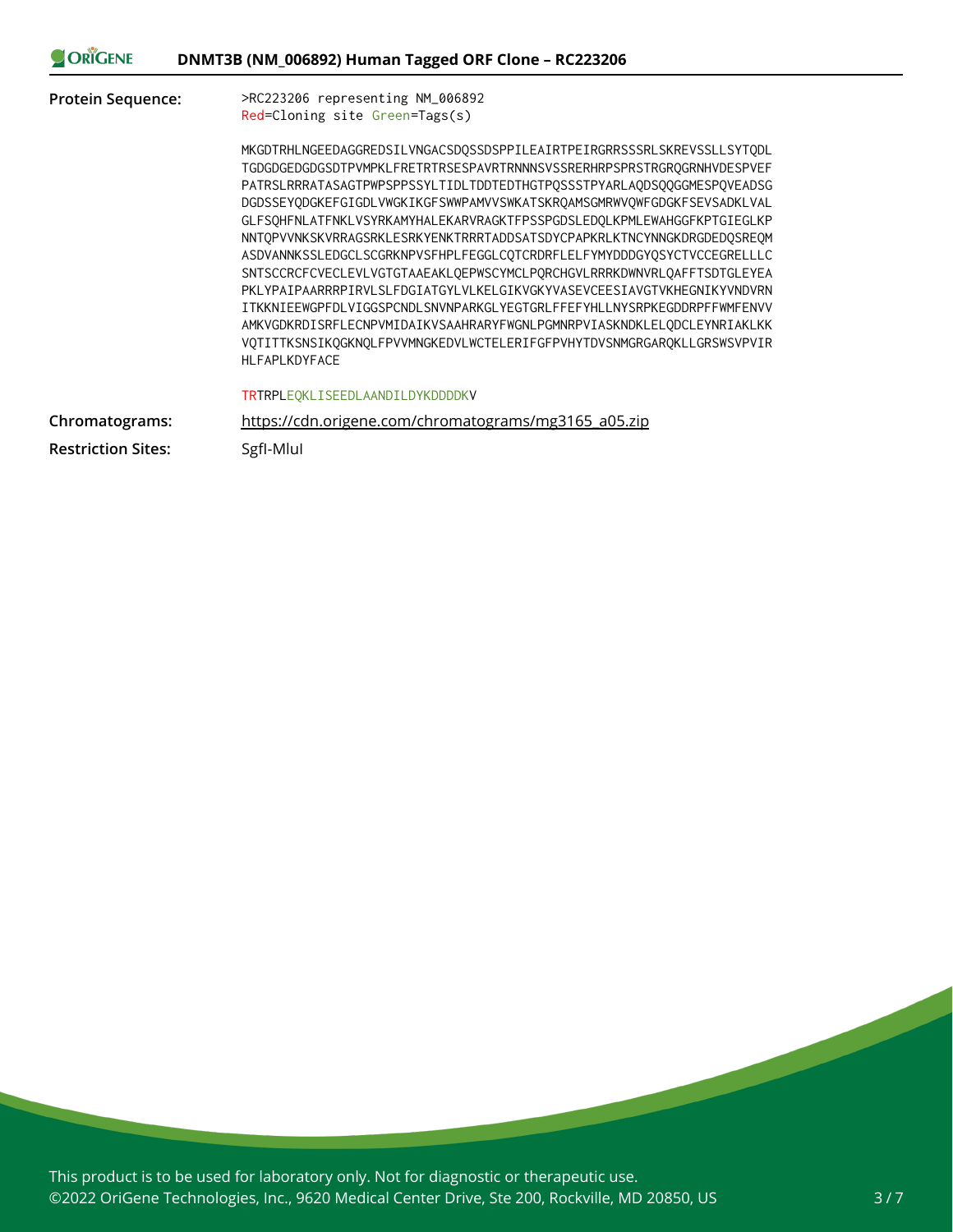

### **Cloning Scheme:**



\* The last codon before the Stop codon of the ORF

**Plasmid Map:**





**ACCN:** NM\_006892

This product is to be used for laboratory only. Not for diagnostic or therapeutic use. ©2022 OriGene Technologies, Inc., 9620 Medical Center Drive, Ste 200, Rockville, MD 20850, US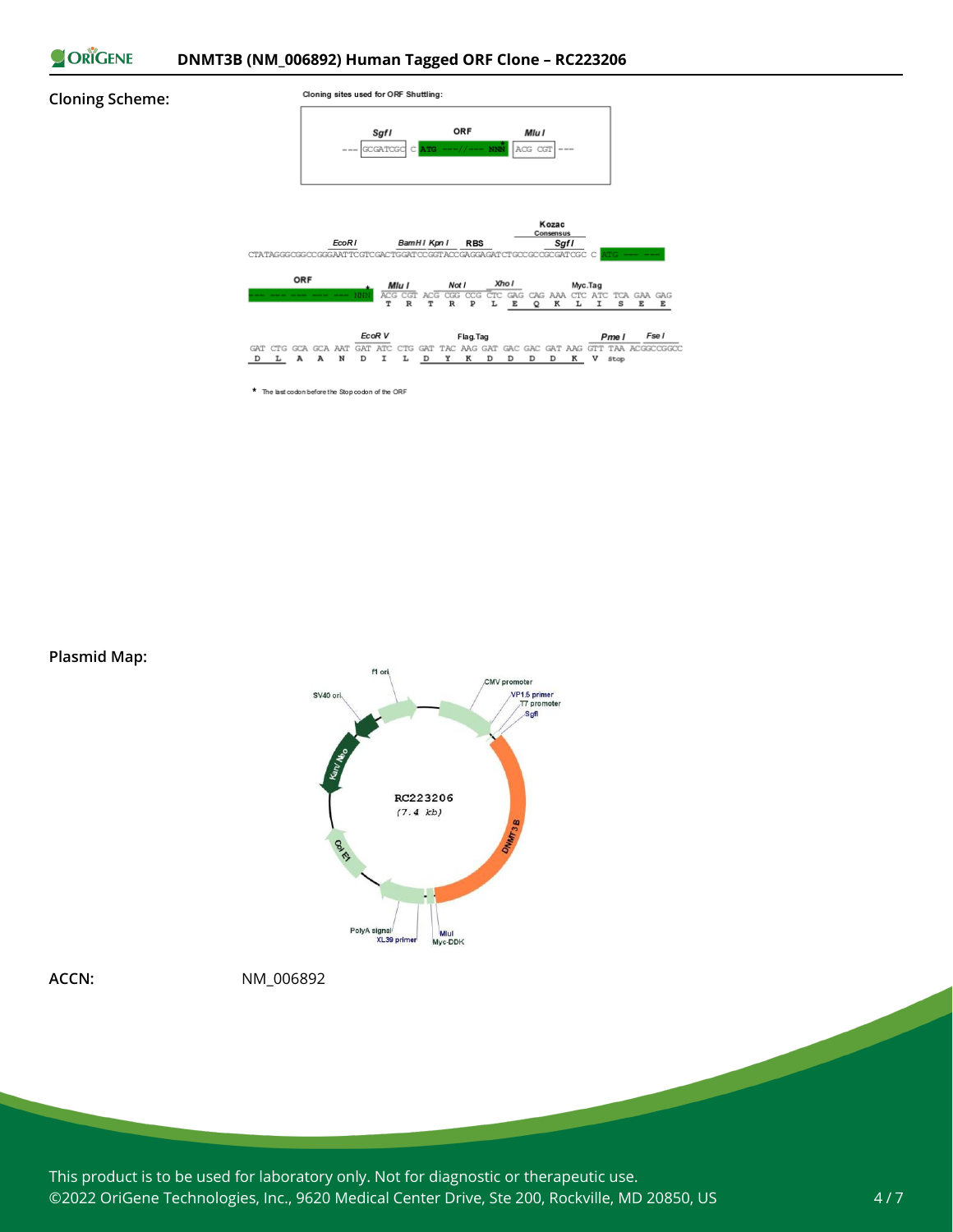| ORIGENE                       | DNMT3B (NM_006892) Human Tagged ORF Clone - RC223206                                                                                                                                                                                                                                                                                                                                                                                                                                                                                        |  |
|-------------------------------|---------------------------------------------------------------------------------------------------------------------------------------------------------------------------------------------------------------------------------------------------------------------------------------------------------------------------------------------------------------------------------------------------------------------------------------------------------------------------------------------------------------------------------------------|--|
| <b>ORF Size:</b>              | 2559 bp                                                                                                                                                                                                                                                                                                                                                                                                                                                                                                                                     |  |
| <b>OTI Disclaimer:</b>        | Due to the inherent nature of this plasmid, standard methods to replicate additional amounts<br>of DNA in E. coli are highly likely to result in mutations and/or rearrangements. Therefore,<br>OriGene does not guarantee the capability to replicate this plasmid DNA. Additional amounts<br>of DNA can be purchased from OriGene with batch-specific, full-sequence verification at a<br>reduced cost. Please contact our customer care team at custsupport@origene.com or by<br>calling 301.340.3188 option 3 for pricing and delivery. |  |
|                               | The molecular sequence of this clone aligns with the gene accession number as a point of<br>reference only. However, individual transcript sequences of the same gene can differ through<br>naturally occurring variations (e.g. polymorphisms), each with its own valid existence. This<br>clone is substantially in agreement with the reference, but a complete review of all prevailing<br>variants is recommended prior to use. More info                                                                                              |  |
| <b>OTI Annotation:</b>        | This clone was engineered to express the complete ORF with an expression tag. Expression<br>varies depending on the nature of the gene.                                                                                                                                                                                                                                                                                                                                                                                                     |  |
| Components:                   | The ORF clone is ion-exchange column purified and shipped in a 2D barcoded Matrix tube<br>containing 10ug of transfection-ready, dried plasmid DNA (reconstitute with 100 ul of water).                                                                                                                                                                                                                                                                                                                                                     |  |
| <b>Reconstitution Method:</b> | 1. Centrifuge at 5,000xg for 5min.<br>2. Carefully open the tube and add 100ul of sterile water to dissolve the DNA.<br>3. Close the tube and incubate for 10 minutes at room temperature.<br>4. Briefly vortex the tube and then do a quick spin (less than 5000xg) to concentrate the liquid<br>at the bottom.<br>5. Store the suspended plasmid at -20°C. The DNA is stable for at least one year from date of<br>shipping when stored at -20°C.                                                                                         |  |
| RefSeq:                       | NM 006892.4                                                                                                                                                                                                                                                                                                                                                                                                                                                                                                                                 |  |
| <b>RefSeq Size:</b>           | 4353 bp                                                                                                                                                                                                                                                                                                                                                                                                                                                                                                                                     |  |
| <b>RefSeq ORF:</b>            | 2562 bp                                                                                                                                                                                                                                                                                                                                                                                                                                                                                                                                     |  |
| Locus ID:                     | 1789                                                                                                                                                                                                                                                                                                                                                                                                                                                                                                                                        |  |
| UniProt ID:                   | Q9UBC3                                                                                                                                                                                                                                                                                                                                                                                                                                                                                                                                      |  |
| <b>Cytogenetics:</b>          | 20q11.21                                                                                                                                                                                                                                                                                                                                                                                                                                                                                                                                    |  |
| Domains:                      | PWWP, DNA_methylase                                                                                                                                                                                                                                                                                                                                                                                                                                                                                                                         |  |
| <b>Protein Families:</b>      | Druggable Genome, Embryonic stem cells, Induced pluripotent stem cells, Stem cell -<br>Pluripotency                                                                                                                                                                                                                                                                                                                                                                                                                                         |  |
| <b>Protein Pathways:</b>      | Cysteine and methionine metabolism, Metabolic pathways                                                                                                                                                                                                                                                                                                                                                                                                                                                                                      |  |

**MW:** 95.8 kDa

This product is to be used for laboratory only. Not for diagnostic or therapeutic use. ©2022 OriGene Technologies, Inc., 9620 Medical Center Drive, Ste 200, Rockville, MD 20850, US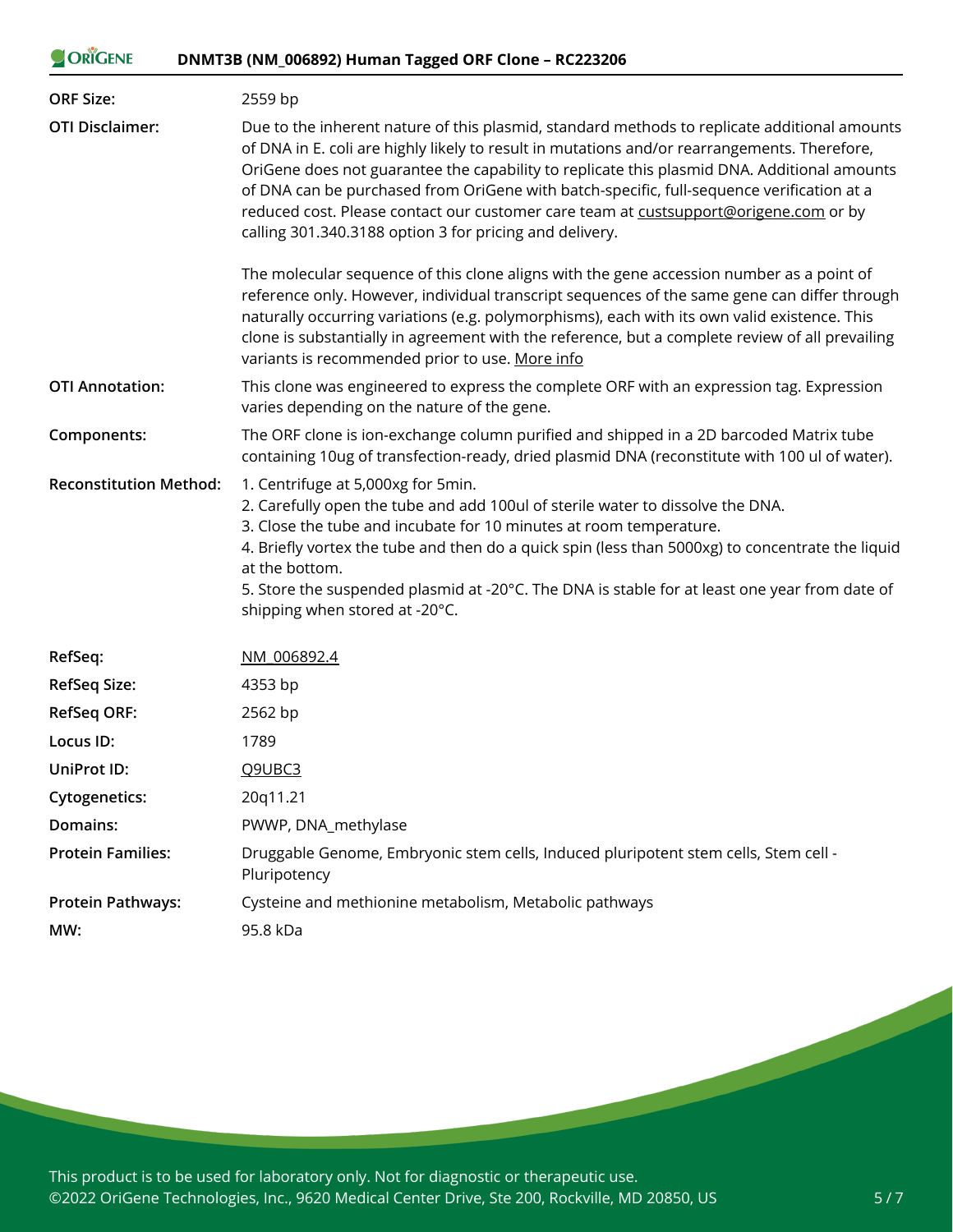#### ORIGENE **DNMT3B (NM\_006892) Human Tagged ORF Clone – RC223206**

**Gene Summary:** CpG methylation is an epigenetic modification that is important for embryonic development, imprinting, and X-chromosome inactivation. Studies in mice have demonstrated that DNA methylation is required for mammalian development. This gene encodes a DNA methyltransferase which is thought to function in de novo methylation, rather than maintenance methylation. The protein localizes primarily to the nucleus and its expression is developmentally regulated. Mutations in this gene cause the immunodeficiency-centromeric instability-facial anomalies (ICF) syndrome. Eight alternatively spliced transcript variants have been described. The full length sequences of variants 4 and 5 have not been determined. [provided by RefSeq, May 2011]

## **Product images:**



HEK293T cells were transfected with the pCMV6- ENTRY control (Cat# [PS100001], Left lane) or pCMV6-ENTRY DNMT3B (Cat# RC223206, Right lane) cDNA for 48 hrs and lysed. Equivalent amounts of cell lysates (5 ug per lane) were separated by SDS-PAGE and immunoblotted with anti-DNMT3B antibody (Cat# [TA890112]). Positive lysates [LY406229] (100ug) and [LC406229] (20ug) can be purchased separately from OriGene.

Western blot validation of overexpression lysate (Cat# [LY416333]) using anti-DDK antibody (Cat# [TA50011-100]). Left: Cell lysates from untransfected HEK293T cells; Right: Cell lysates from HEK293T cells transfected with RC223206 using transfection reagent MegaTran 2.0 (Cat# [TT210002]).

This product is to be used for laboratory only. Not for diagnostic or therapeutic use. ©2022 OriGene Technologies, Inc., 9620 Medical Center Drive, Ste 200, Rockville, MD 20850, US